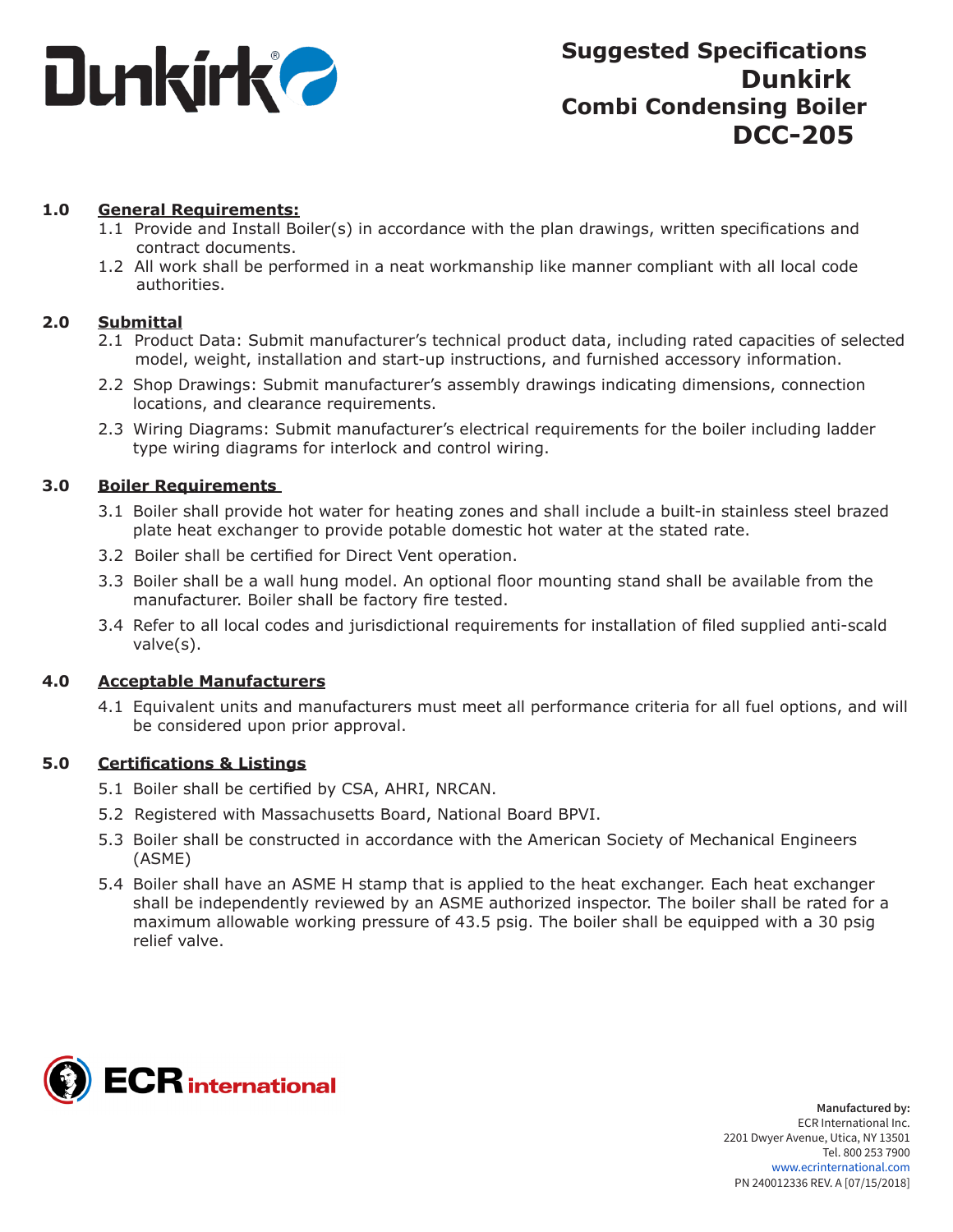

### **6.0 Construction**

- 6.1 Boiler heat exchanger shall be constructed of 316L stainless steel parallel tube, encased in a Noryl Resin housing.
- 6.2 Burner Components
	- 6.2.1 Gas valve shall be a modulating valve capable of firing from:
		- 205,000 BTU input down to 29,500 BTU input in Combi mode (7:1 turn down)
		- 164,000 BTU input down to 29,500 BTU input in Heat mode (5.5:1 turn down)
	- 6.2.2 Induced draft blower shall be variable speed and controlled by a PCB.
	- 6.2.3 Burners shall be constructed of 316L stainless steel.
	- 6.2.4 Ignition system shall be direct spark with separate flame sensing rod.
	- 6.2.5 Boiler shall include an internal stainless steel brazed plate heat exchanger for potable hot water and an automatic 3 way diverting valve to allow Domestic Hot Water Priority operation.
	- 6.2.6 Boiler shall include an internal factory installed and wired Boiler Loop Pump and factory supplied primary secondary manifold with quick connections.

#### **7.0 Control System**

- 7.1 Control system shall be PCB integral controller with an LCD digital display that also includes graphical interface.
- 7.2 Upon commissioning the control shall automatically recognize fuel type (natural or LP gas) and automatically calibrate for optimum combustion and performance.
- 7.3 Control shall continuously monitor flame signal and automatically adjust the gas valve during normal operation for maximum efficiency.
- 7.4 Control will sense supply water temperature and adjust firing rate of the boiler to deliver amount of heat needed.
- 7.5 Control will sense and display supply water temperature and indicate by icon when boiler is in central heating or domestic water mode.
- 7.6 Control will have Brazed Plate Pre-Heat function. Pre-Heat mode will maintain temperature of brazed plate heat exchanger to speed DHW delivery.
- 7.7 Control can accept wired Outdoor Air sensor and have field adjustable reset curves.
- 7.8 Control displays error codes and diagnostic information.

## **8.0 Combustion Air And Flue Vent Exhaust**

- 8.1 The boiler shall be Direct Vent only, with materials compatible with those standards, and installed as per the manufacturer's written instruction, plan drawings and all applicable code authorities.
- 8.2 The flue gas exhaust shall connect directly to the boiler at the location labeled.